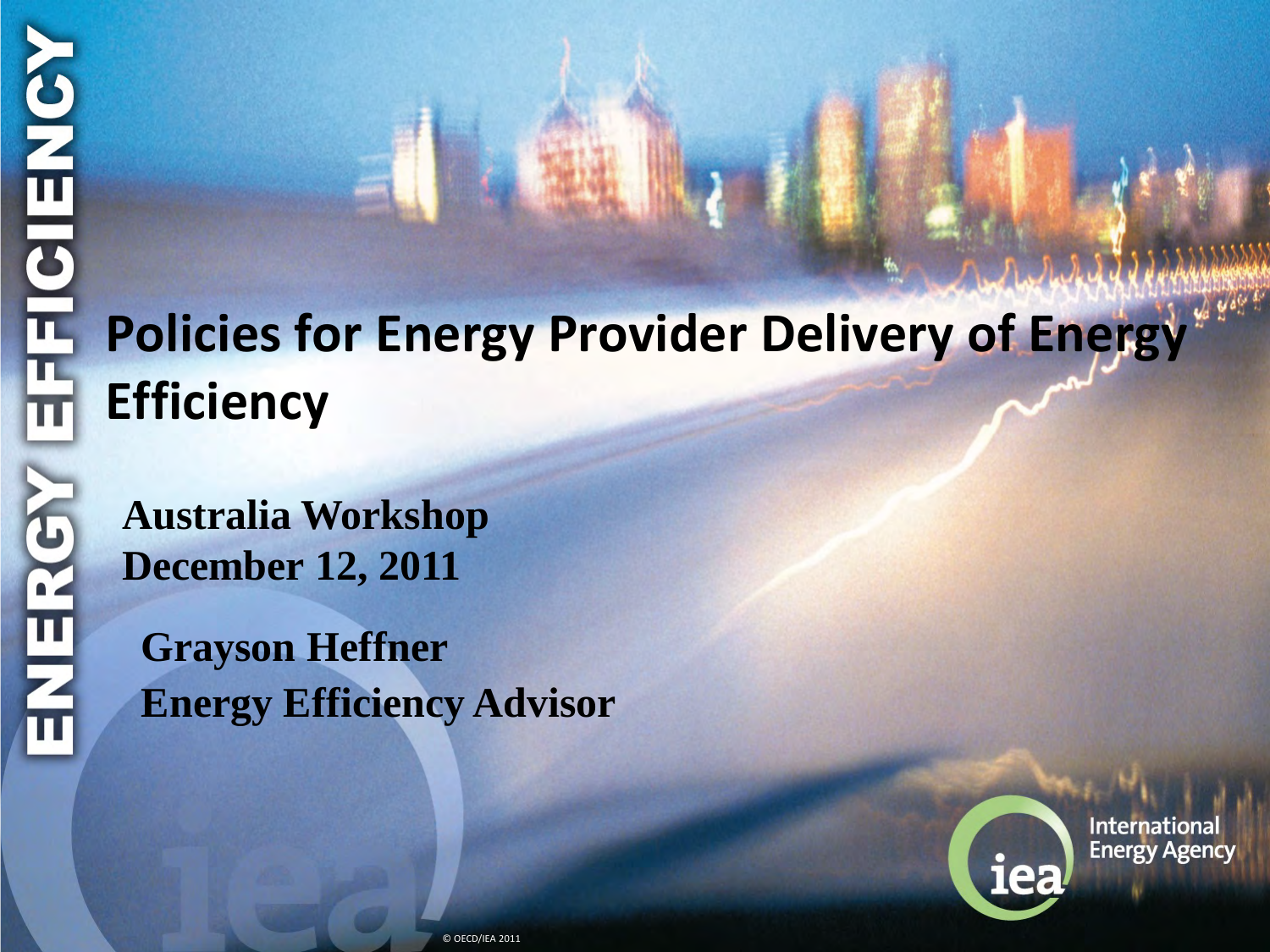# **Topics**

**International Energy Agency** 

- **Why look to energy providers to deliver energy efficiency?**
- **Policy research needs for energy-provider delivered energy efficiency**
- **Exploring interactions between regulatory mechanisms and programme designs**
- **Creating opportunities for policy dialogue**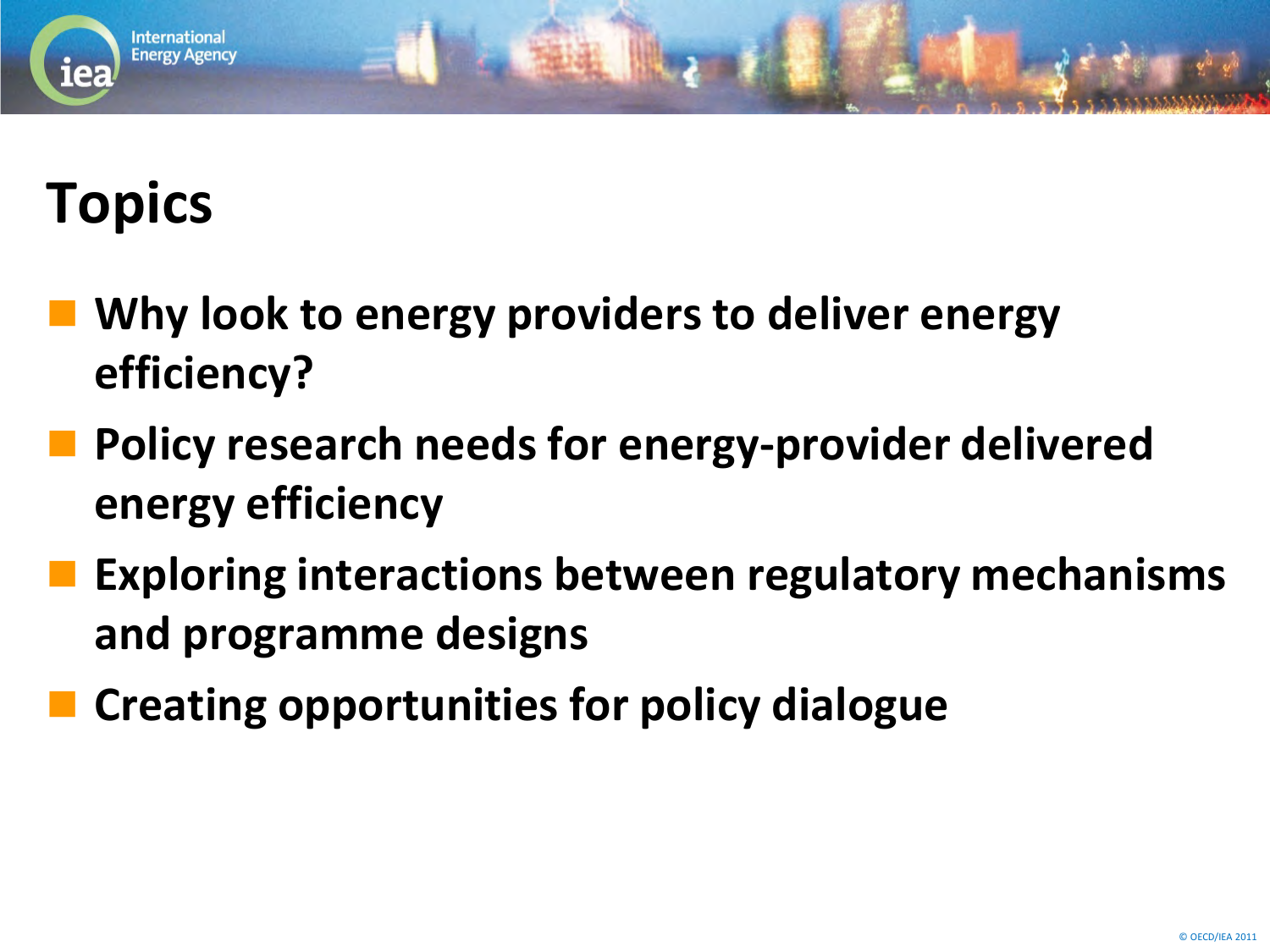# **Why should energy providers deliver energy efficiency?**

- **Well positioned in the energy marketplace**
- **Strong technical and administrative capacity**
- **Ability to mobilize funding**

Internationa **Energy Agency** 

**Tea** 

- **Shared responsibility with government for energy security and sustainability**
- **Well positioned to help overcome the main barriers to climate solutions**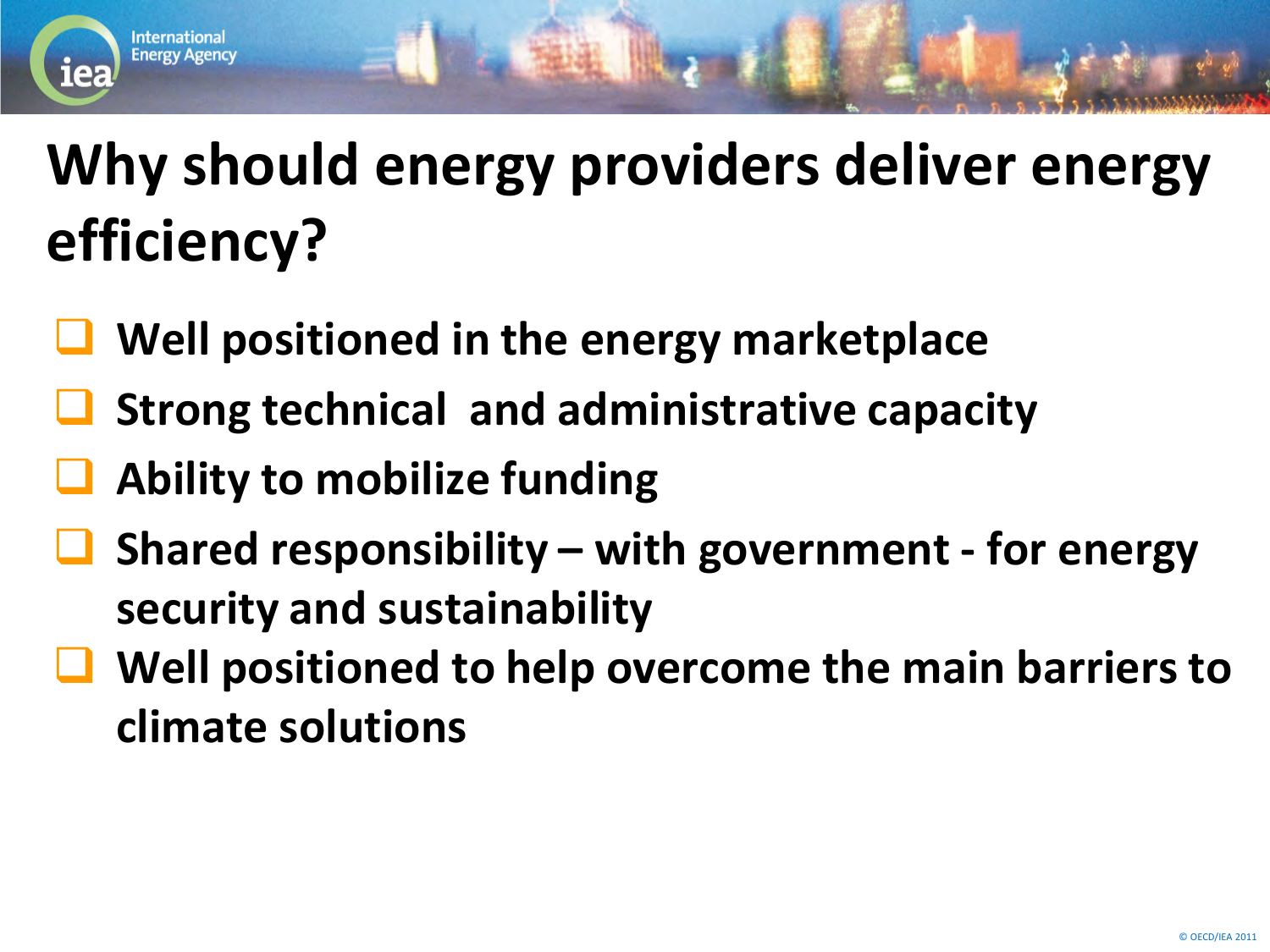#### **Energy providers are well positioned to address the market failures and institutional barriers facing energy efficiency**

iea



*End-user awareness, low energy prices, access to financing, and implementation capacity are the most common barriers*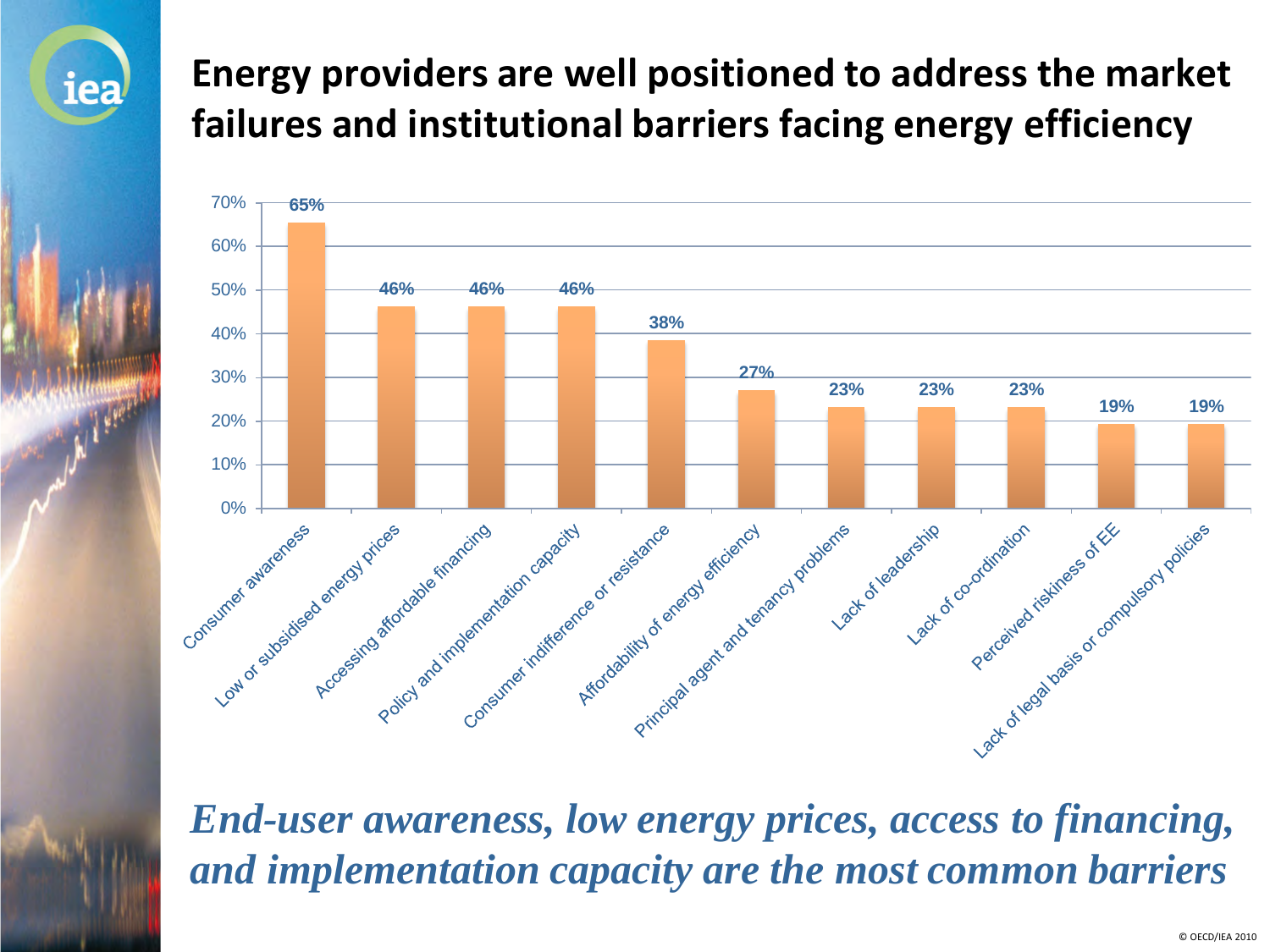## **Energy efficiency policy trends**

#### **Europe**

Internationa **Energy Agency** 

- **UK Carbon Emission Reduction Targets (CERT)**
- **Italian, French, and Belgian White Certificates (WhC) schemes**
- **The proposed Energy Efficiency Directive**

#### **North America**

- **Rapid growth in energy provider EE spending**
- **Diversity of regulatory mechanisms**

#### **Asia-Pacific**

- **China's new DSM Rule**
- **India's investor-owned utilities**
- **Australia's retailer obligation programmes**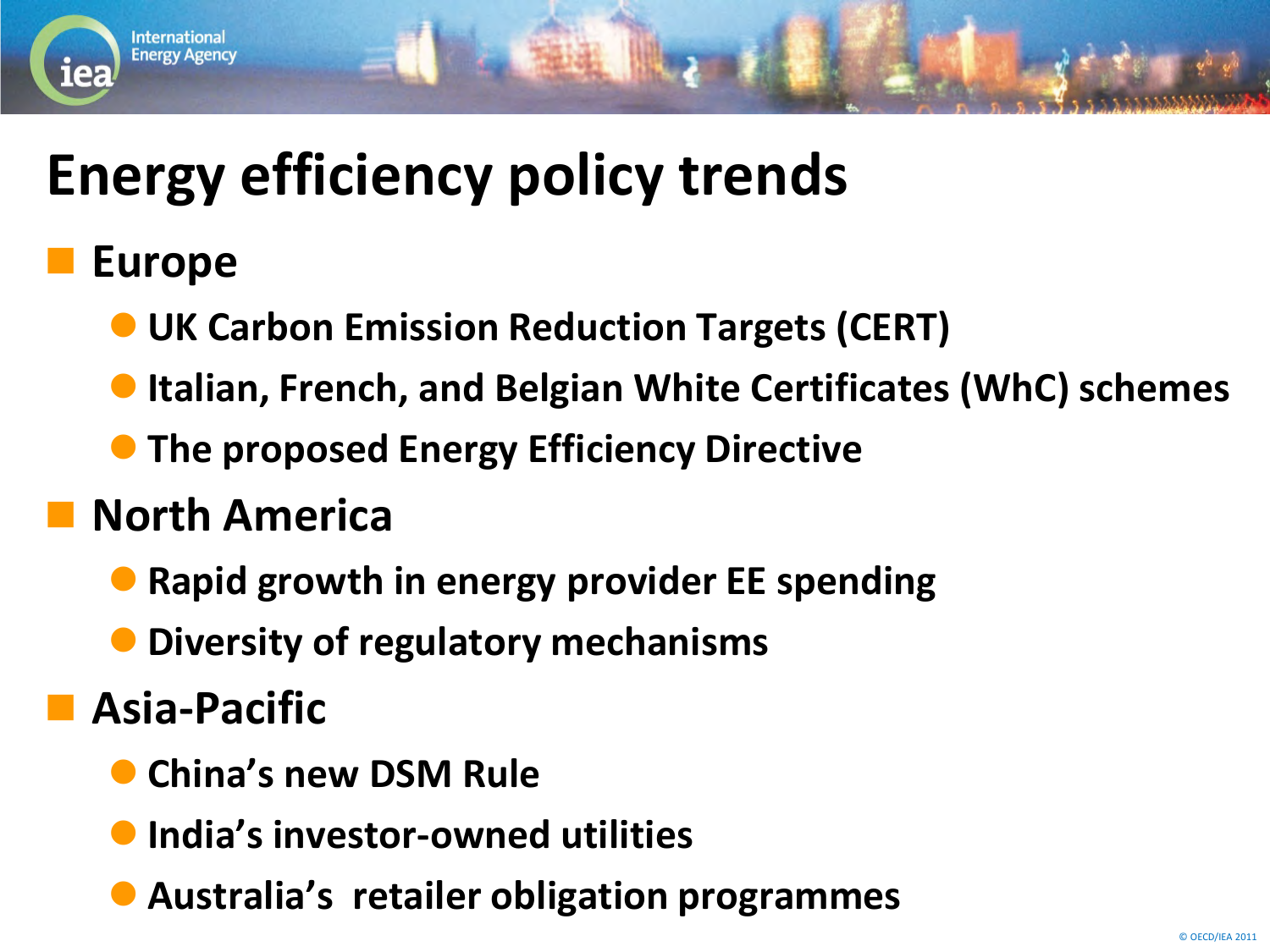# **Regional patterns in energy providerdelivered energy efficiency**

| <b>Region</b>                         | <b>Sales</b><br>(TWh) | <b>Revenues (USD)</b><br><b>Billions)</b> | <b>EE Spending (USD</b><br><b>Billions)</b> | <b>Spending</b><br>metric (%) |
|---------------------------------------|-----------------------|-------------------------------------------|---------------------------------------------|-------------------------------|
| <b>North</b><br>America               | 4,200                 | 400                                       | 6.1                                         | 1.5                           |
| <b>EU 27</b>                          | 3,350                 | 650                                       | 3.0                                         | 0.5                           |
| <b>China's new</b><br><b>DSM</b> rule | 4,7001                | 410                                       | 1.2 (imputed)                               | 0.3                           |
| <b>Brazil</b>                         | 425                   | 50                                        | 0.5 billion                                 | 1.0 <sup>2</sup>              |

12011 data 2System benefit charge level

**International Energy Agency** 

iea

Sources: Nevius, Eldridge and Krouk, 2009; Barbose, Goldman and Schlegel, 2009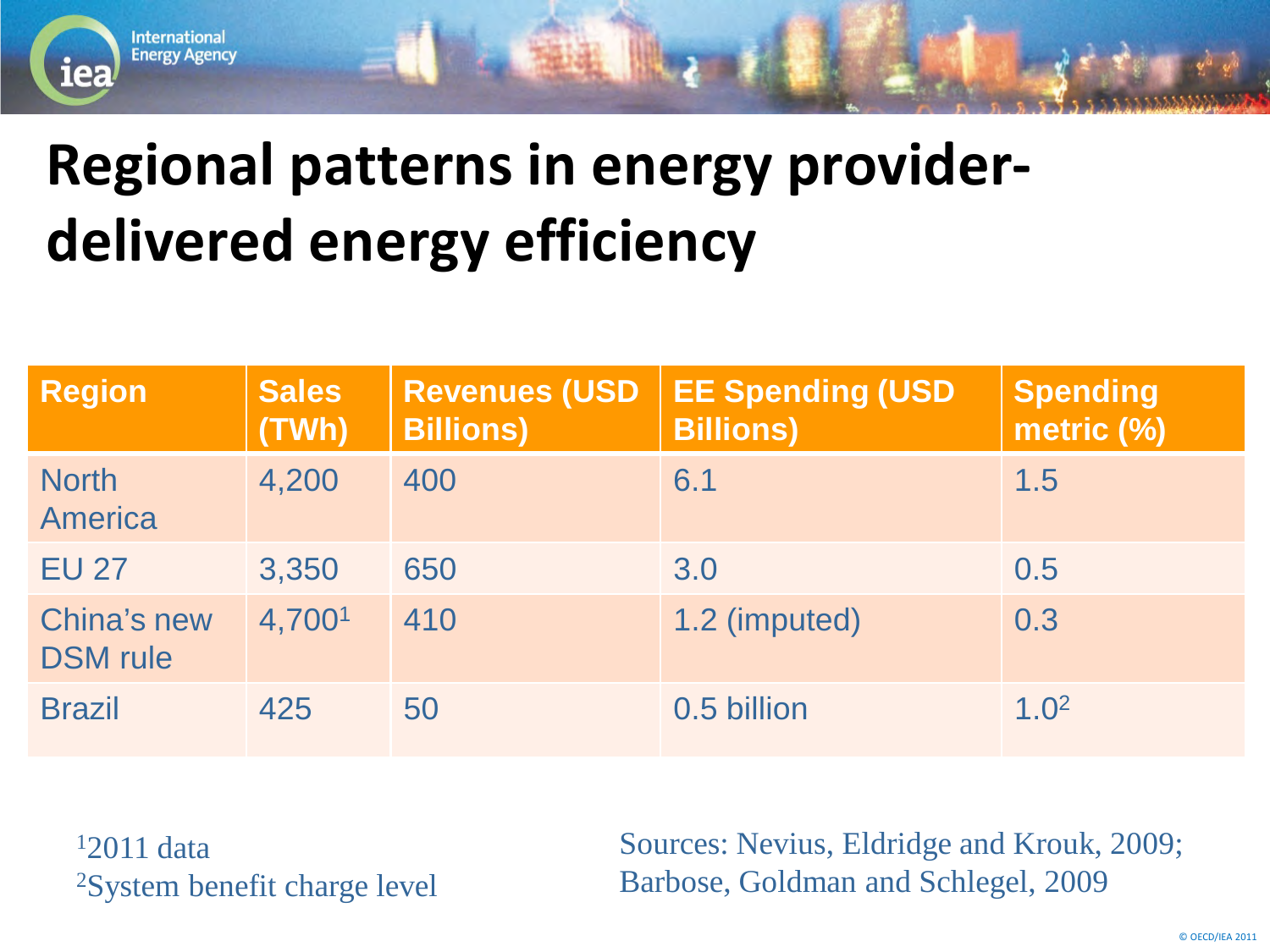## **Policy research on energy providerdelivered energy efficiency**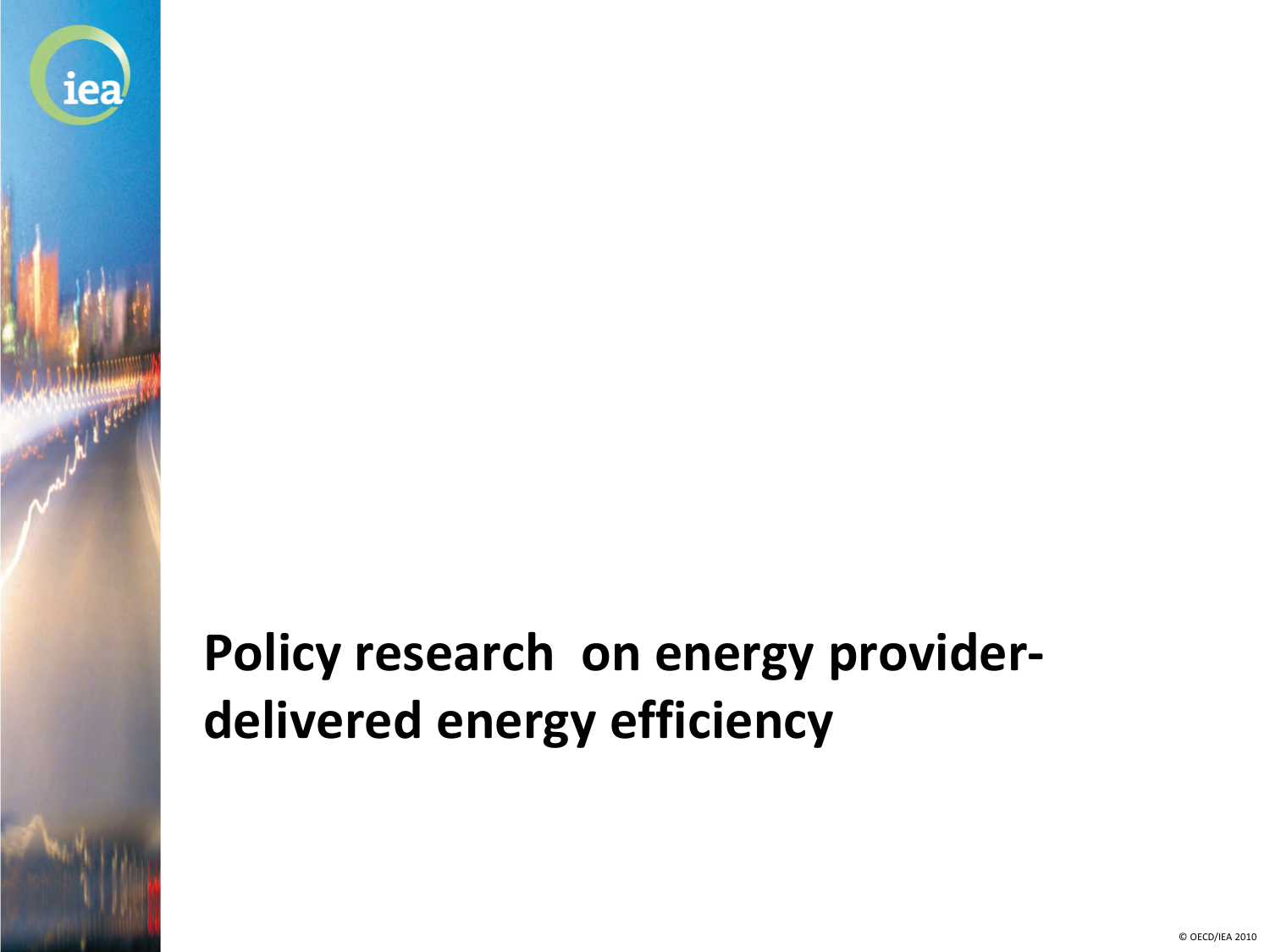

# **Review of Energy Provider-delivered energy efficiency programmes**

- **Desk study of programme types**
	- **Incentives**
	- **On-Bill Financing**
	- **Equipment replacement**
	- **Advice and assistance**
	- **Direct installation**
- **Outreach and survey of innovative and proven programs**
	- **Through networks of utility providers**
	- **Directly to investor-owned and municipal utilities**
	- **29 program profiles as of 9 December 2011**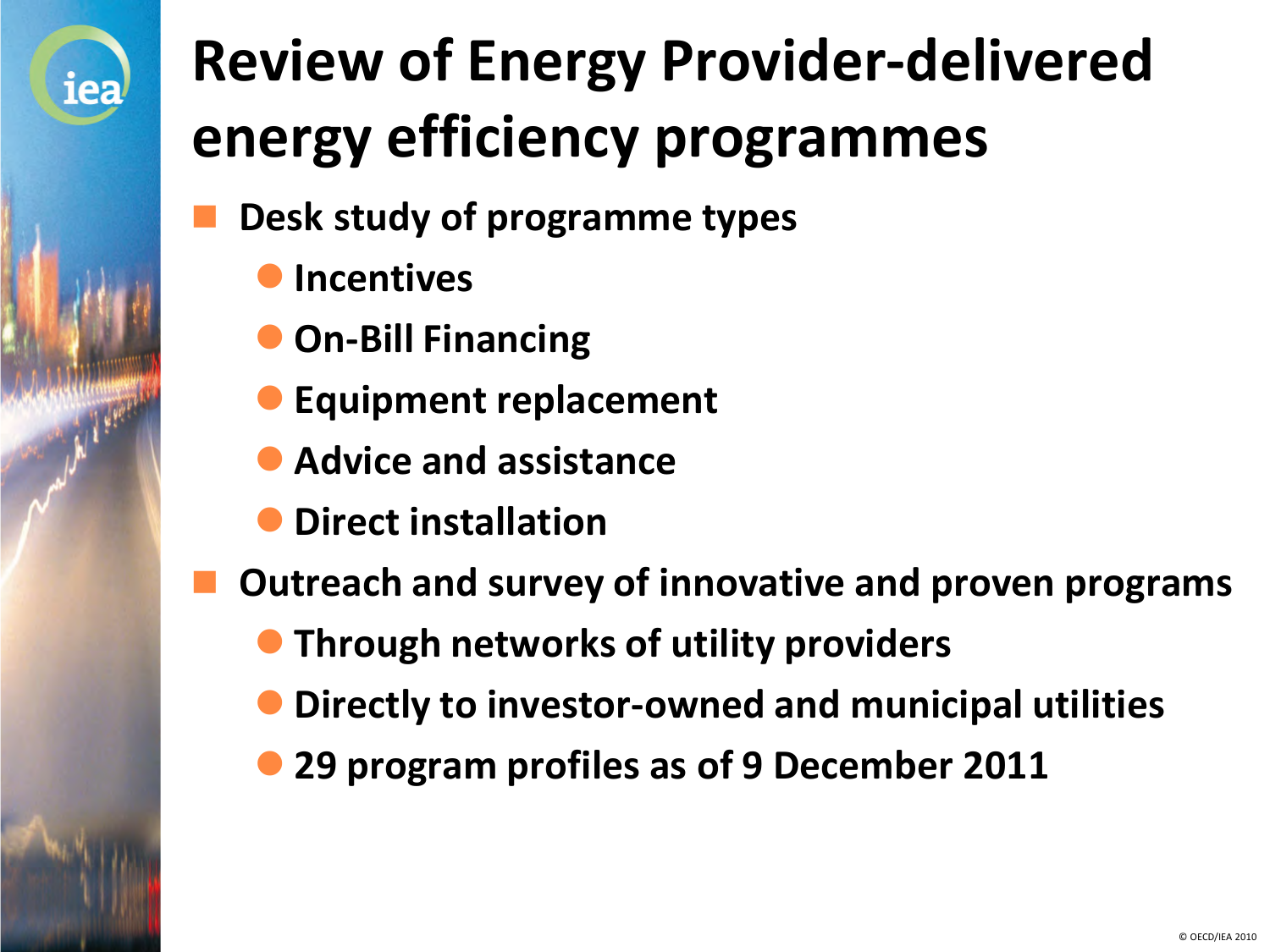## **Focus on Innovative Programs**

- **Explore the range of measures and programme types**
- **Highlight both proven practice and promising new approaches**
- **Analyse variations in programs and their effectiveness:** 
	- **Impact and cost-effectiveness**

- **Compatibility with energy market design and regulatory frameworks**
- **Variety in types of energy providers**
- **Trends and opportunities.**
- **Metrics used to analyze and compare EE programs (resources and effectiveness)**
- **The regulatory conditions are that allow for innovative programs**
- **Policy recommendations for a successful program environment**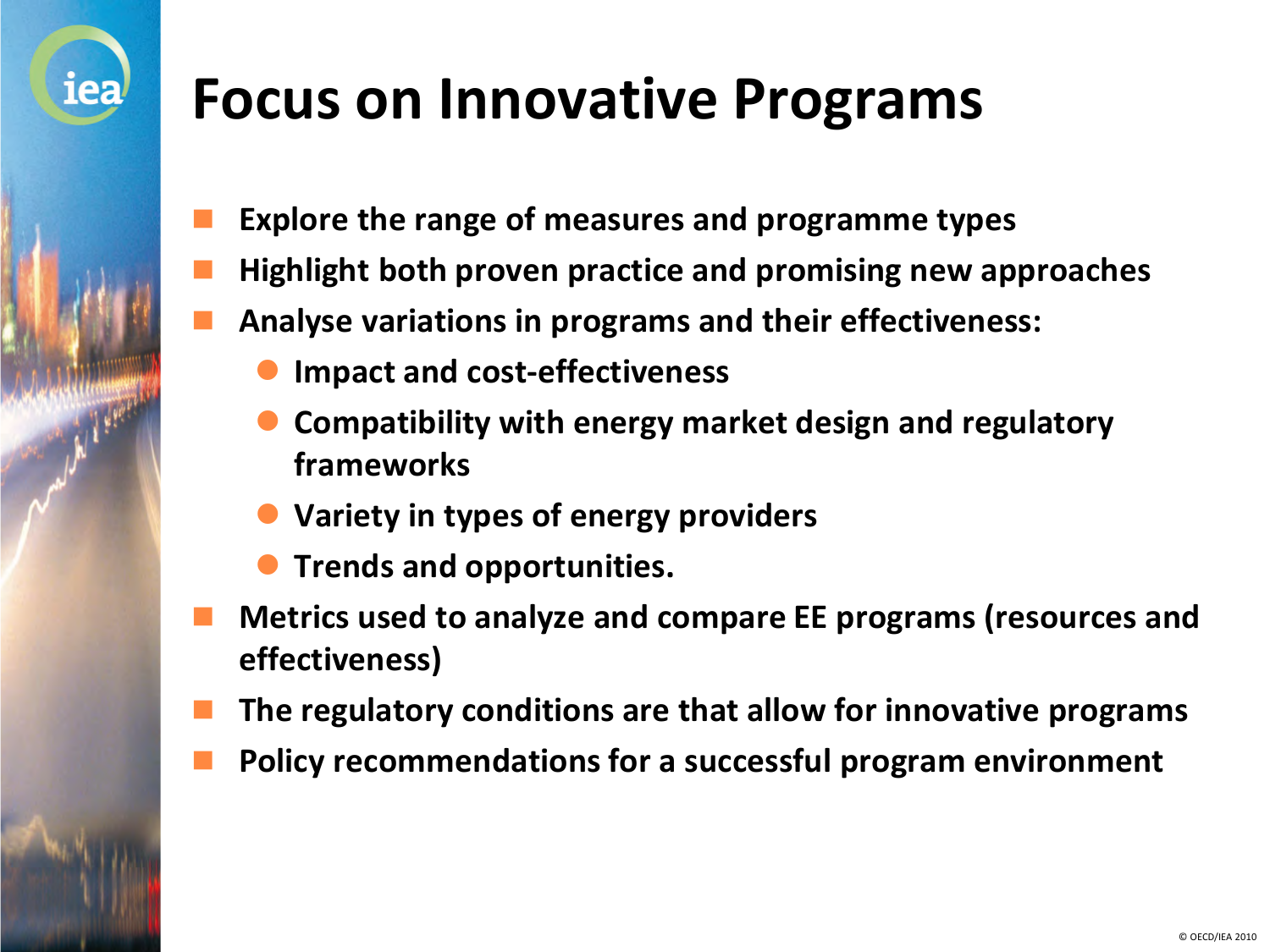# **Exploring policy-program interactions**

- **What does tradability contribute to an obligations scheme?**
- **Are "distributional safeguards" needed? How should they be provided?**
- **Setting an energy savings target trajectory**
- **Encouraging innovation while managing overhead costs**
- **Importance of oversight**

- **Competitive effects of obligations in liberalized markets**
- **What role can capacity and energy markets play?**
- **How important is additionality?**
- **Balancing long-lived and short-lived efficiency measures**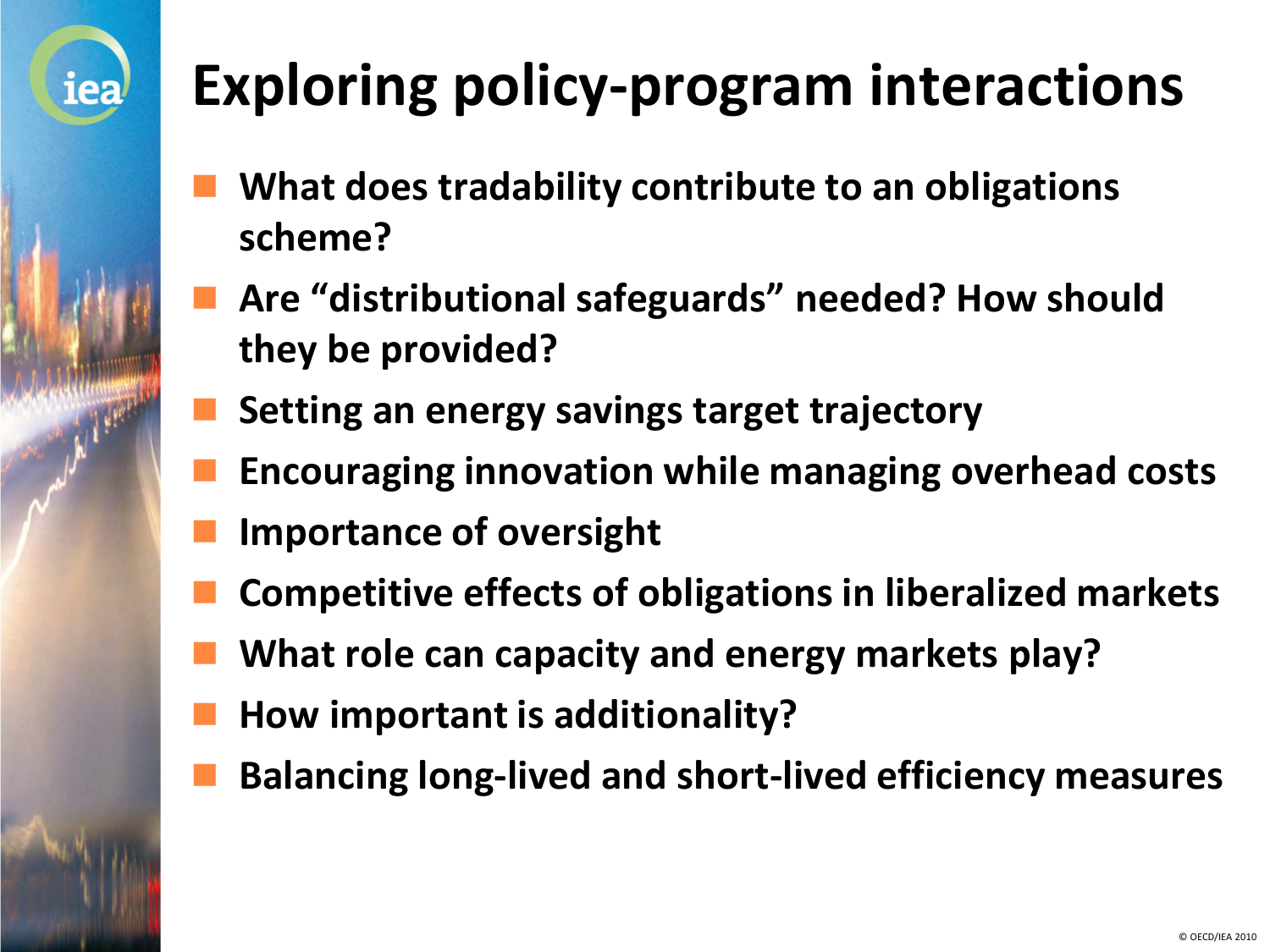# **Exploring institutional arrangements**

- **Determining obligated entities**
- **Choosing eligible entities**

- **Assigning administrative responsibility**
- **Building monitoring and verification capacity**
- **Selecting a market operator**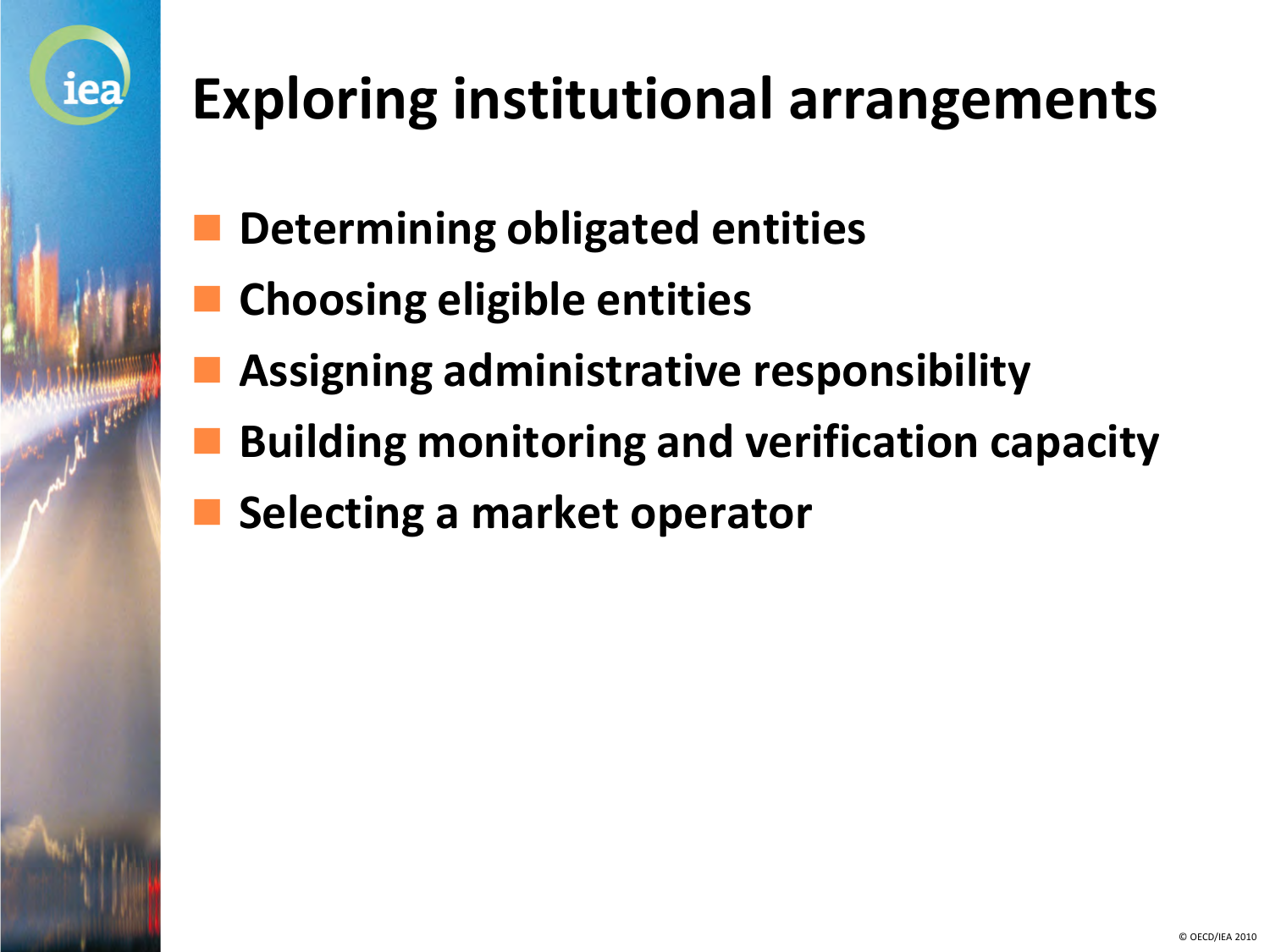# **Comparative analysis of programmes**

 **Market, institutional and regulatory interactions**

- **Program compatibility with market designs and regulatory frameworks**
- **Extending EE policies to cover upstream energy providers**
- **Exploring untried combinations of regulatory mechanisms and programme designs**

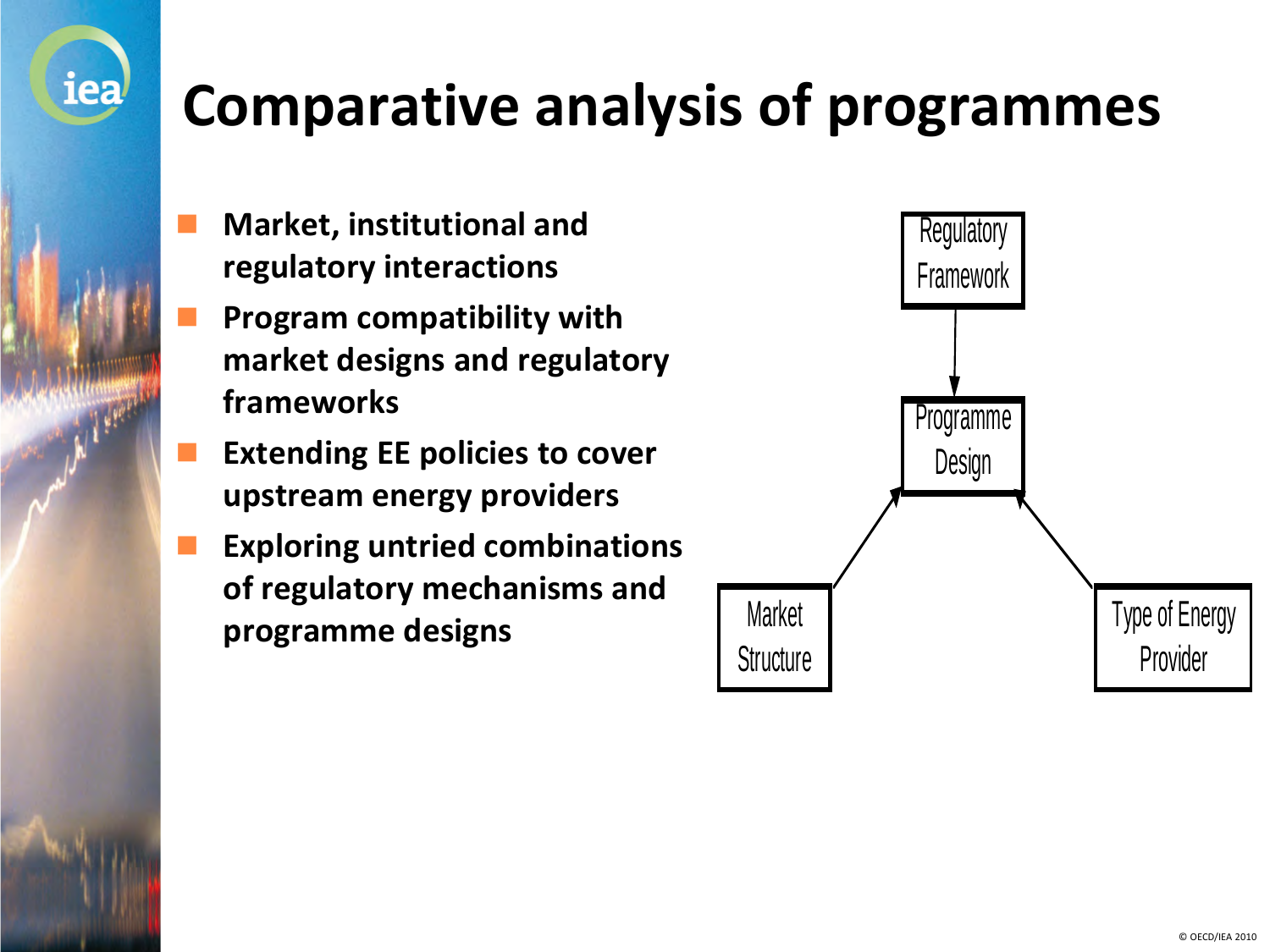

## **Consideration of which energy providers might be obligated**

- **Who is most frequently tapped to deliver energy efficiency?**
- **What regulatory mechanisms might mobilize other energy providers?**
- **What type of energy efficiency programmes might they undertake?**

| <b>Energy</b>      | <b>Market Structures</b> |                  |                  |                      |  |  |
|--------------------|--------------------------|------------------|------------------|----------------------|--|--|
| provider           | Integrated               | <b>Unbundled</b> | <b>Unbundled</b> | <b>Unbundled and</b> |  |  |
| entities           | and                      | and              | and partially    | fully competitive    |  |  |
|                    | regulated                | regulated        | competitive      |                      |  |  |
| <b>Electricity</b> |                          |                  |                  |                      |  |  |
| Transmission       |                          |                  |                  |                      |  |  |
| Distribution       |                          |                  |                  |                      |  |  |
| Retail             |                          |                  |                  |                      |  |  |
| <b>Fuels</b>       |                          |                  |                  |                      |  |  |
| Transmission       |                          |                  |                  |                      |  |  |
| Distribution       |                          |                  |                  |                      |  |  |
| Retail             |                          |                  |                  |                      |  |  |

#### **Often involved in delivering energy efficiency**

**Seldom involved in delivering energy efficiency**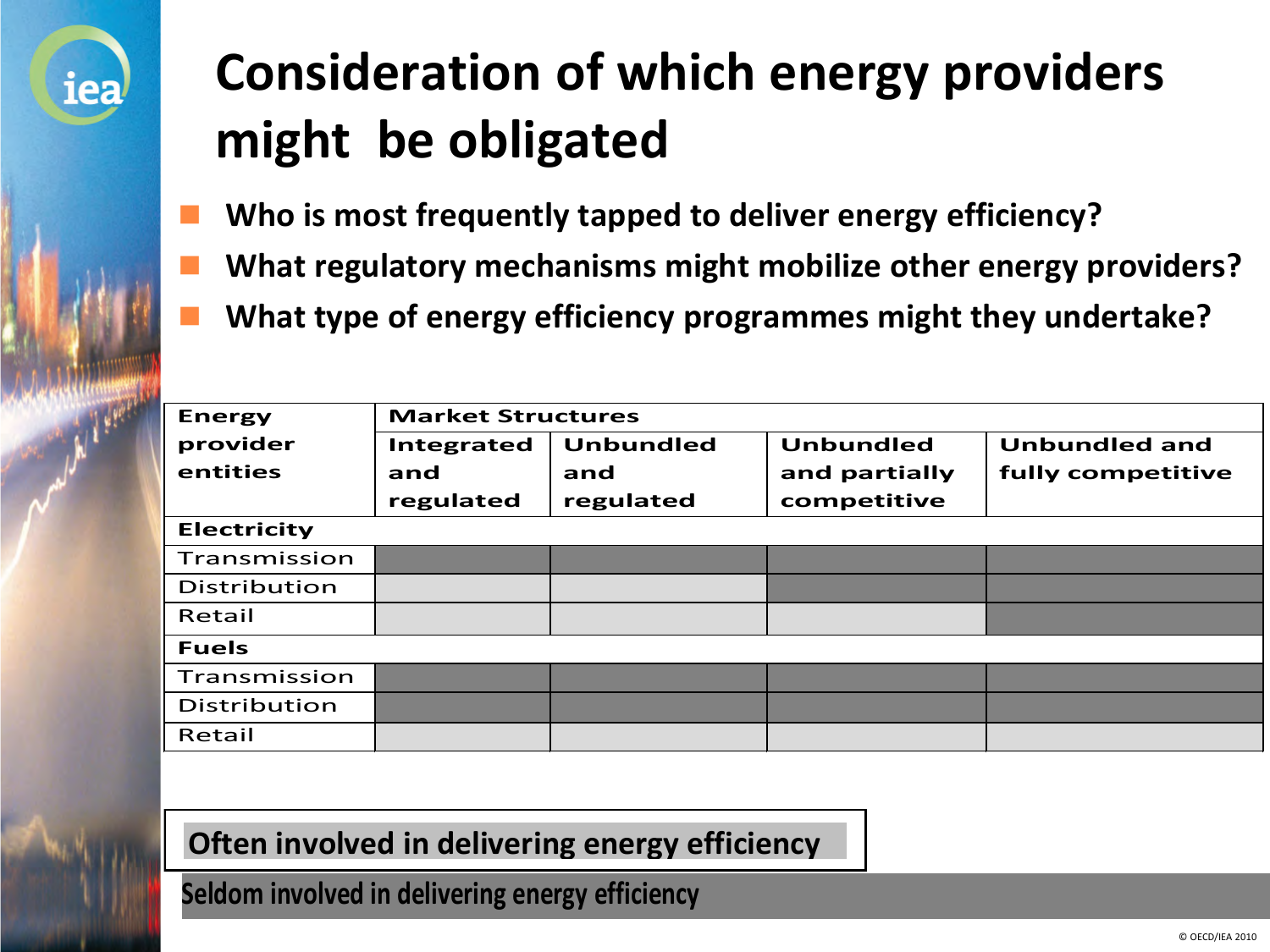# **Metrics for energy provider-delivered energy efficiency**

- **Projecting economic and technical potential**
- **Setting realistic targets for energy providers**
- **Benchmarking and comparing results across providers and types of energy provided**

| Impact                                            | Cost                            |
|---------------------------------------------------|---------------------------------|
| • Energy savings by electric utility by sector in | Total cost per kWh<br>$\bullet$ |
| GWh                                               | saved; per TBtu saved           |
| • Energy savings by gas utility by sector in TBtu | Administrative costs            |
| • Savings as % of sales                           | per kWh saved; per              |
| • Savings as % of peak demand                     | <b>TBtu saved</b>               |
| • Energy efficiency target as % of total sales    | Spending per ratepayer          |
| Carbon dioxide reduction<br>$\bullet$             |                                 |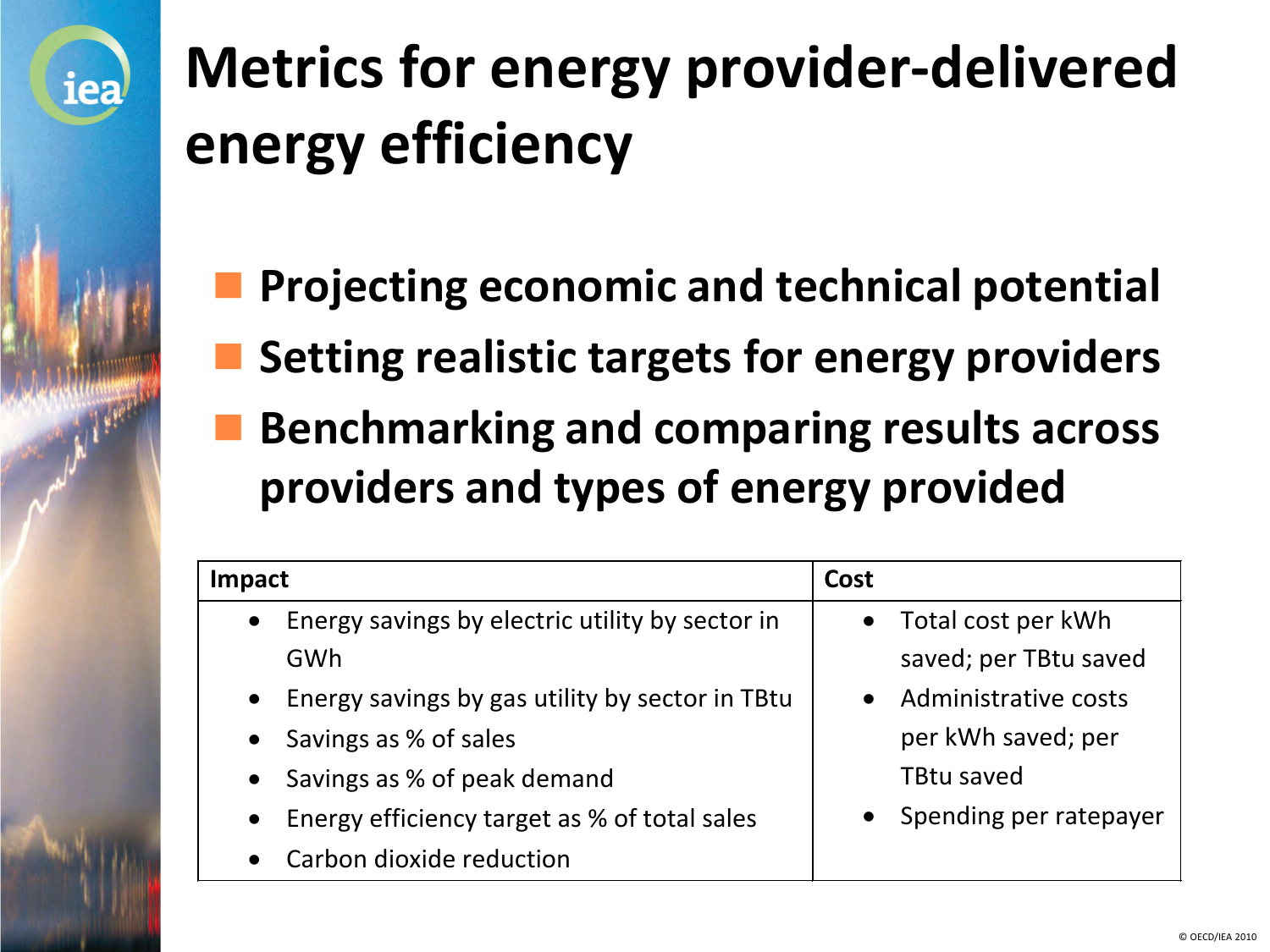#### **Creating opportunities for policy dialogue**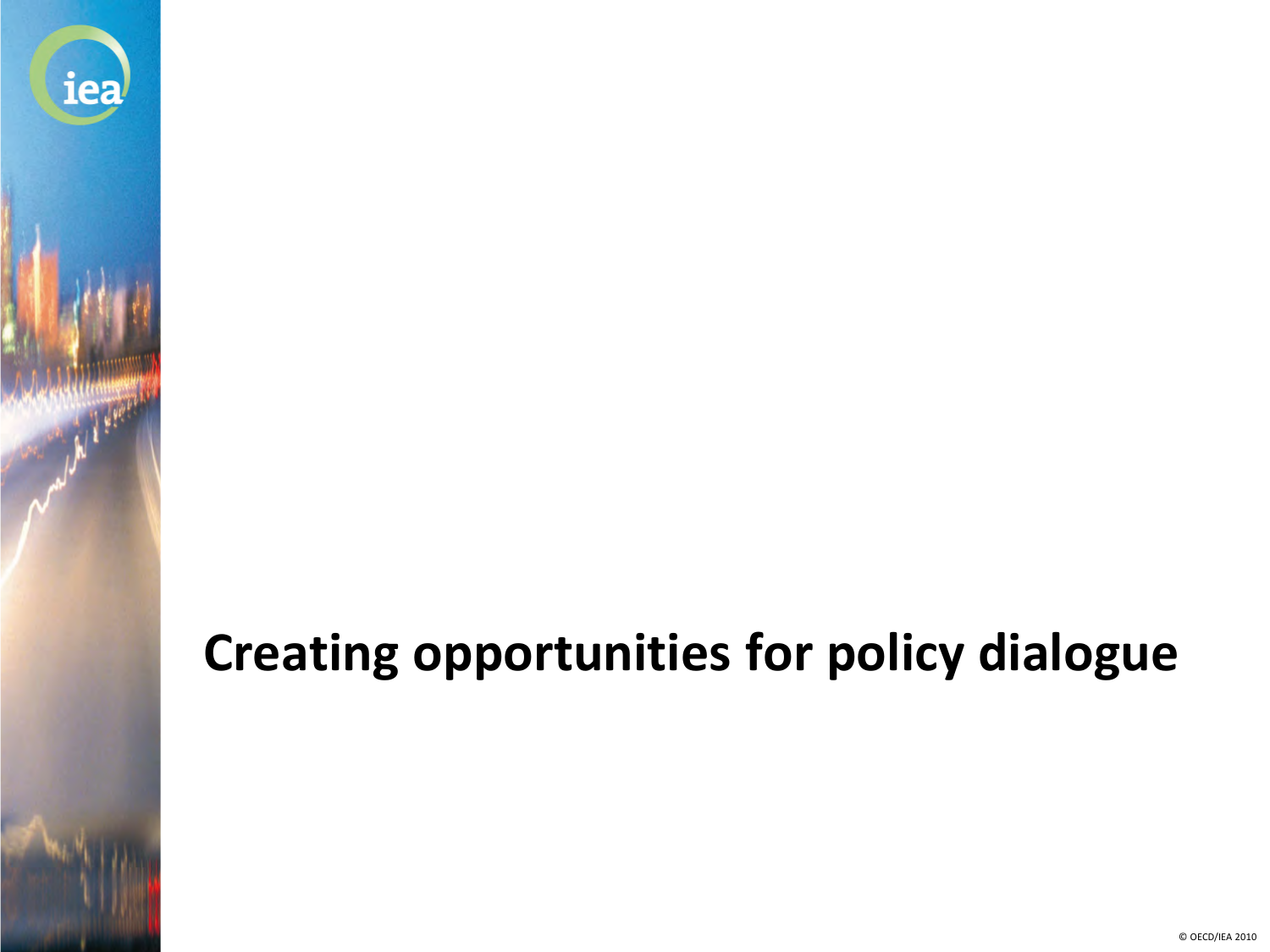## **Outreach and engagement strategy**

#### **Regional workshops**

- **North America**
- **Europe**

**International Energy Agency** 

lea

- **Asia India, China, Australia**
- **Workshop conveners**
	- **IEA and IPEEC member governments**
	- **Regulator associations**
	- **Energy provider associations**
	- **Other partners**
		- **WBSCD and WEF**
		- **Academics and NGOs**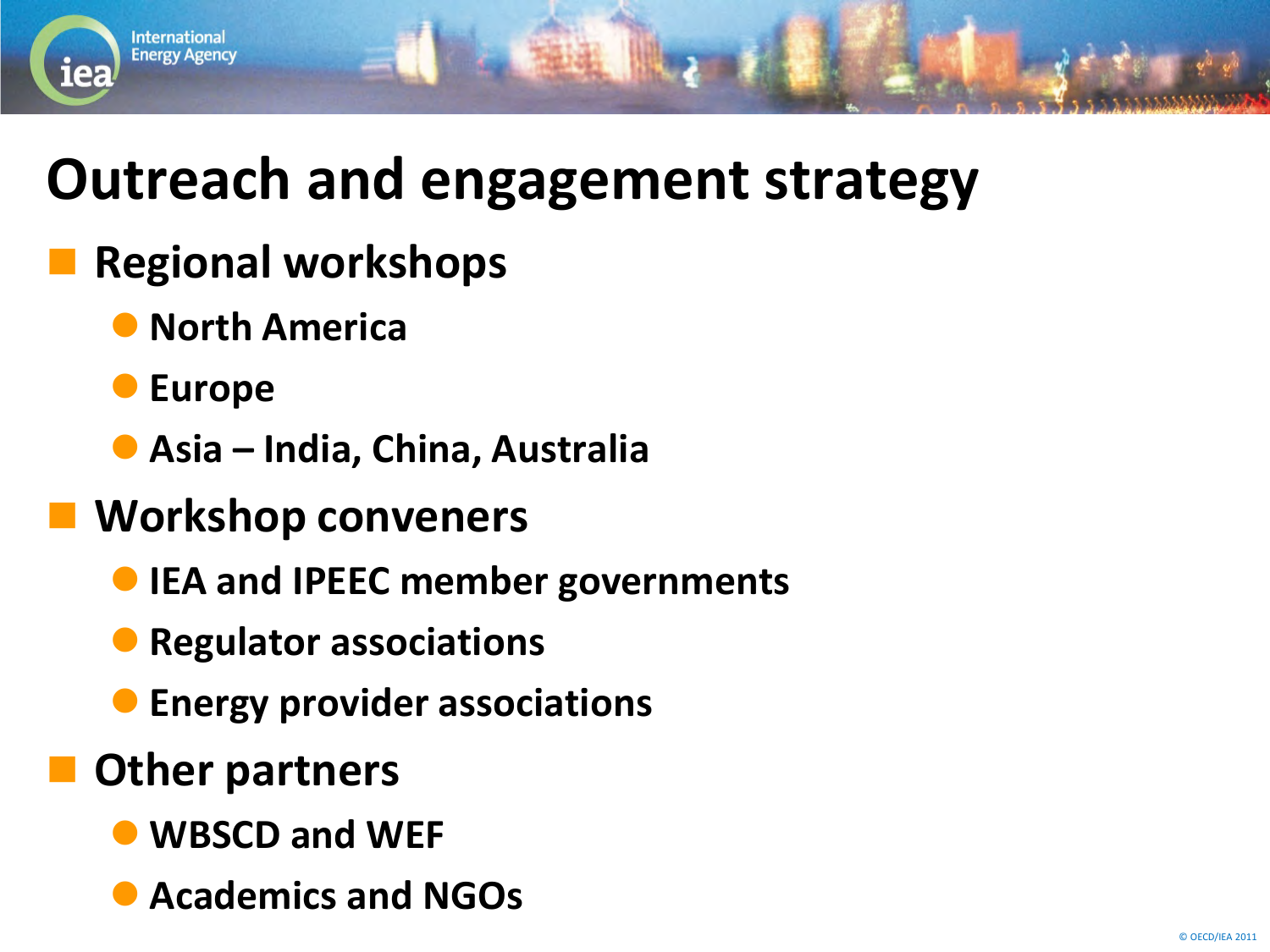#### **Regional policy dialogue partners**

| <b>Region</b>        | <b>Regulator network</b>                                                                             | <b>Energy provider network</b>                                                                                |
|----------------------|------------------------------------------------------------------------------------------------------|---------------------------------------------------------------------------------------------------------------|
| <b>International</b> | <b>International Confederation of Energy</b><br><b>Regulators (ICER)</b>                             | <b>WBCSD</b><br><b>WEF</b>                                                                                    |
| Europe               | <b>Council of European Energy Regulators</b><br>(CEER)                                               | Eurelectric<br><b>Eurogas</b>                                                                                 |
| <b>US</b>            | <b>National Association of Regulatory Utility</b><br><b>Commissioners (NARUC)</b>                    | <b>Edison Electric Institute</b><br><b>American Gas Association</b><br><b>NRECA and APPA</b>                  |
| India                | <b>Forum of Indian Regulators</b>                                                                    | <b>Council of Power Utilities</b>                                                                             |
| China                | <b>State Electricity Regulatory Commission</b>                                                       | <b>State Grid</b><br><b>Southern Grid</b>                                                                     |
| <b>Australia</b>     | Australian Energy Regulator,<br><b>Australia Energy Market Commission</b><br>State energy regulators | <b>Energy Retailers Association</b><br><b>Energy Supply Association</b><br><b>Energy Networks Association</b> |